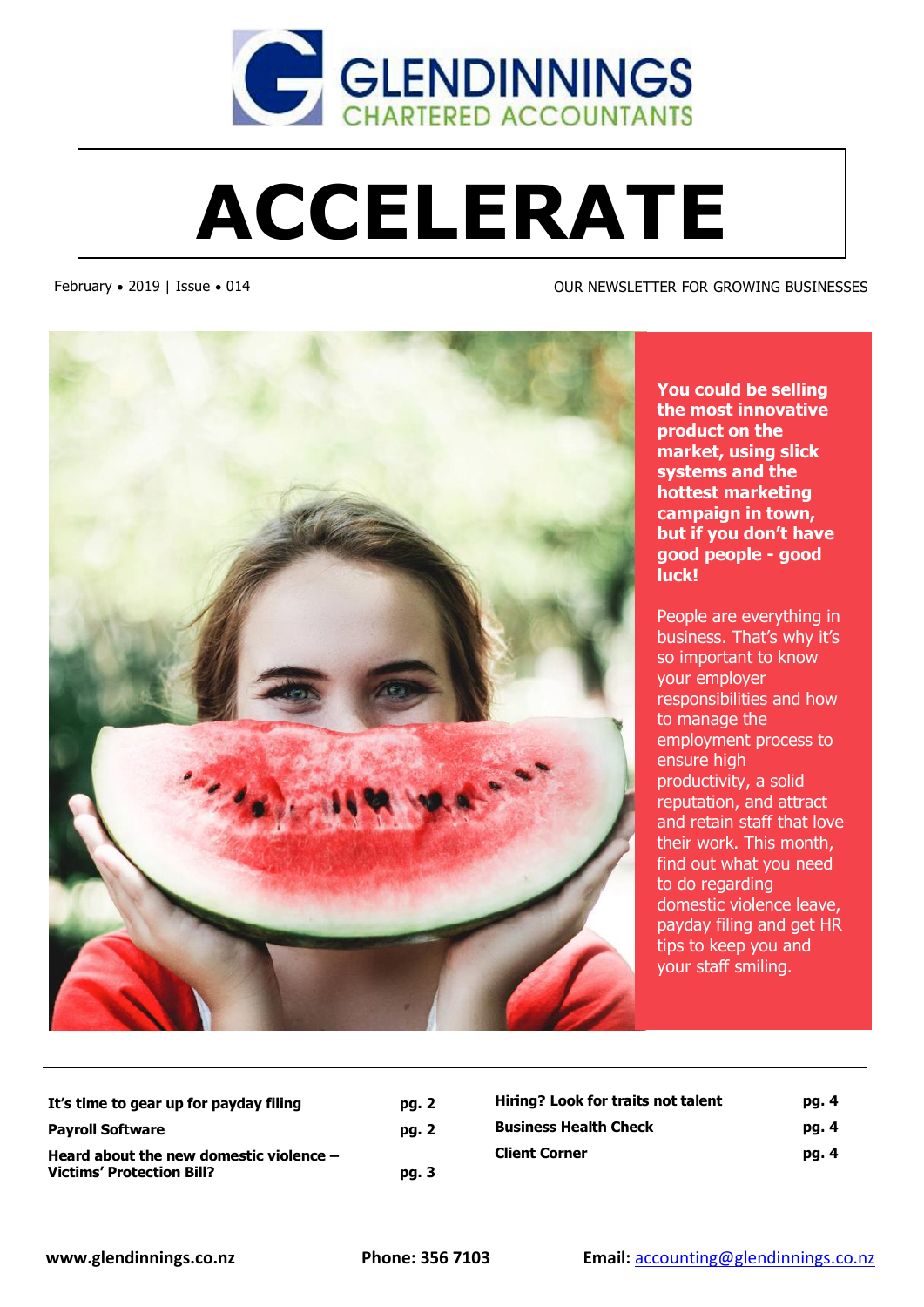### PAYROLL **SOFTWARE**

If you currently prepare wages manually and would like some information about payroll software or payroll intermediaries, please give us a call



### **It's time to gear up for payday filing**

Hundreds of Kiwi business owners are enjoying the benefits of payday filing - are you? If not, you'll need to be by 1 April when payday filing becomes compulsory. Now's the time to work out how you're going to integrate it into your payroll processes and save time on your tax obligations.

#### **Payday filing means you need to:**

- · File employment information every payday instead of an Employer monthly schedule (IR348).
- · Provide new and departing employees' address information, as well as their date of birth if they have provided it to you.
- File electronically (from payday compatible software or through myIR) if your annual PAYE/ESCT is \$50,000 or more.

Remember, the due date for payment remains the same at the 20th of the month (or 5th and 20th of the month for twice-monthly filers).

#### **How do I payday file?**

There are three ways to file electronically - direct from payroll software, file upload from myIR or onscreen via myIR.

#### **How do I shift over to payday filing?**

- 1. Review your payroll processes and plan and schedule when to shift.
- 2. Ask your software provider when they'll have payday filing compatible software (Xero and MYOB already do).
- 3.If you're using myIR to file, let the IRD know you're switching to payday filing in myIR.

Need to know how payday filing works for schedular payments, shadow payrolls, employee share schemes and holiday pays? Let us know and we'll talk you through it.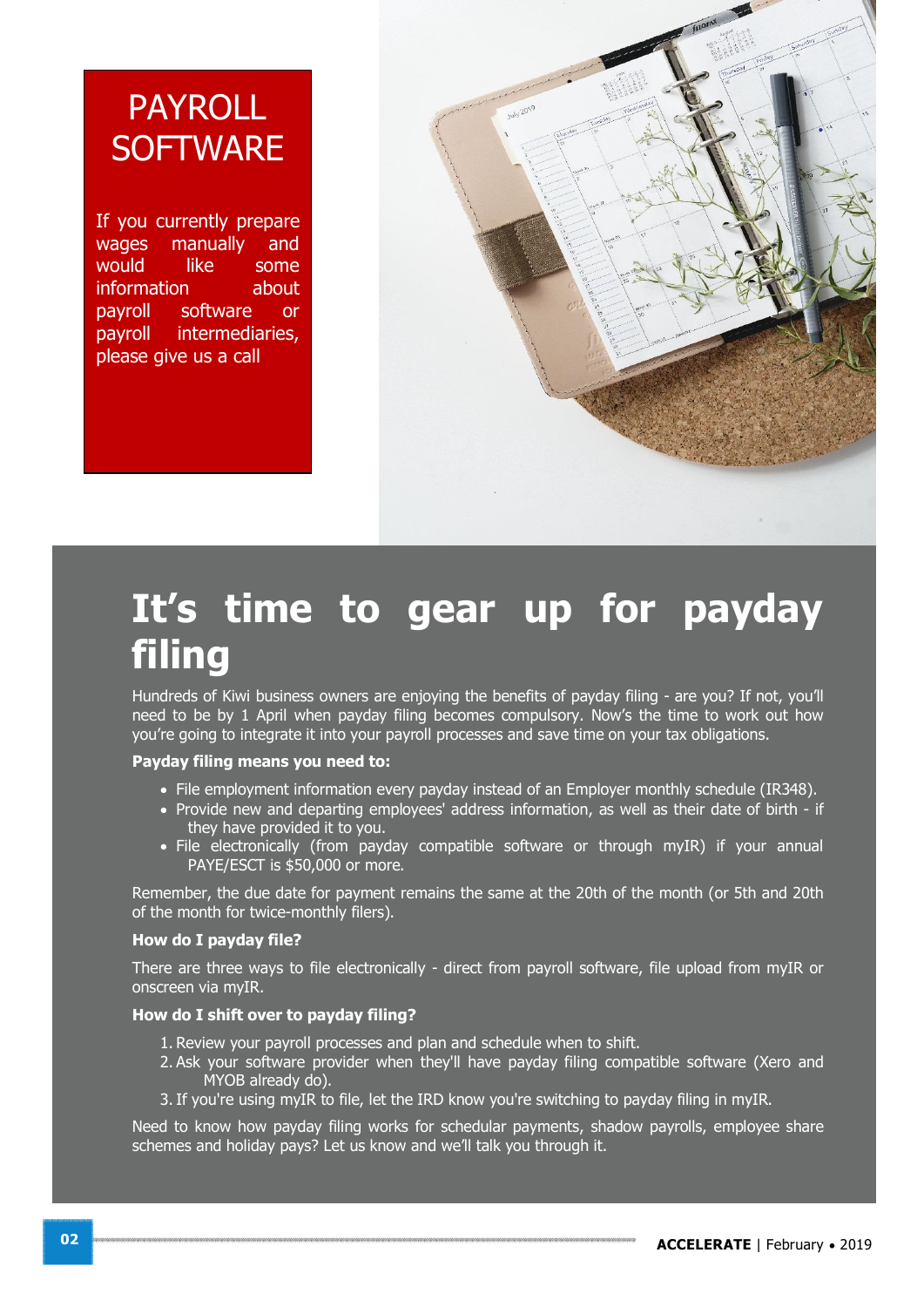

### **Heard about the new Domestic Violence - Victims' Protection Bill?**

### **Here's what it means for you.**

Imagine trying to work while juggling court, counselling, and your family's needs following a domestic violence incident. This is the situation for thousands of Kiwis, but it's set to improve with the new *Domestic Violence - Victims' Protection Bill* coming into effect on 1 April. The law enables people affected by family violence to apply for specific leave and flexible working arrangements to help them keep their jobs during a challenging time.

#### **What does this mean for you?**

Local companies such as Countdown, The Warehouse and ANZ already offer domestic violence leave - and it's time for the rest of the country to follow suit. As an employer, you need to be aware of what leave and flexible working arrangements victims of domestic abuse are entitled to, what you have to do, and how to support your staff.

#### **10 days' domestic violence leave**

Employees will be able to apply for up to 10 days' domestic violence leave per year to deal with the effects of domestic violence, such as court appearances, doctor visits and looking after children.

- · Employees need six months' continuous employment to be entitled to this leave and entitlement does not accrue from year to year.
- · Staff don't need to provide proof they have been affected by domestic violence, but employers can ask for proof before agreeing to the request.
- · If an employee fails, without reasonable excuse, to provide proof, their employer isn't required to pay for any domestic violence leave.

#### **More flexibility at work**

To support staff affected by family violence, you are required to provide flexible working conditions, such as changes to:

- · The location of their workplace
- · Their duties at work
- The extent of contact details the employee must provide to their employer
- · Any other term of employment that needs variation to enable the employee to deal with the effects of domestic violence.

#### **Stay open-minded and make a plan**

Now's the time to think about how you'll approach requests for domestic violence leave. It's a good idea to put together a practical plan to ensure you respect and protect your staff members' privacy throughout the process. Keep in mind you could get requests for leave for a range of reasons including physical, sexual and psychological abuse, harassment, threats, intimidation and financial abuse.



New Zealand police respond to 270 domestic violence incidents every day and it's estimated that's only the tip of the iceberg - with 80% of incidents going unreported.



Did you know domestic violence already costs New Zealand workplaces at least \$368 million a year due to higher turnover and lost productivity? Addressing the problem directly will be better for business and victims of domestic abuse.